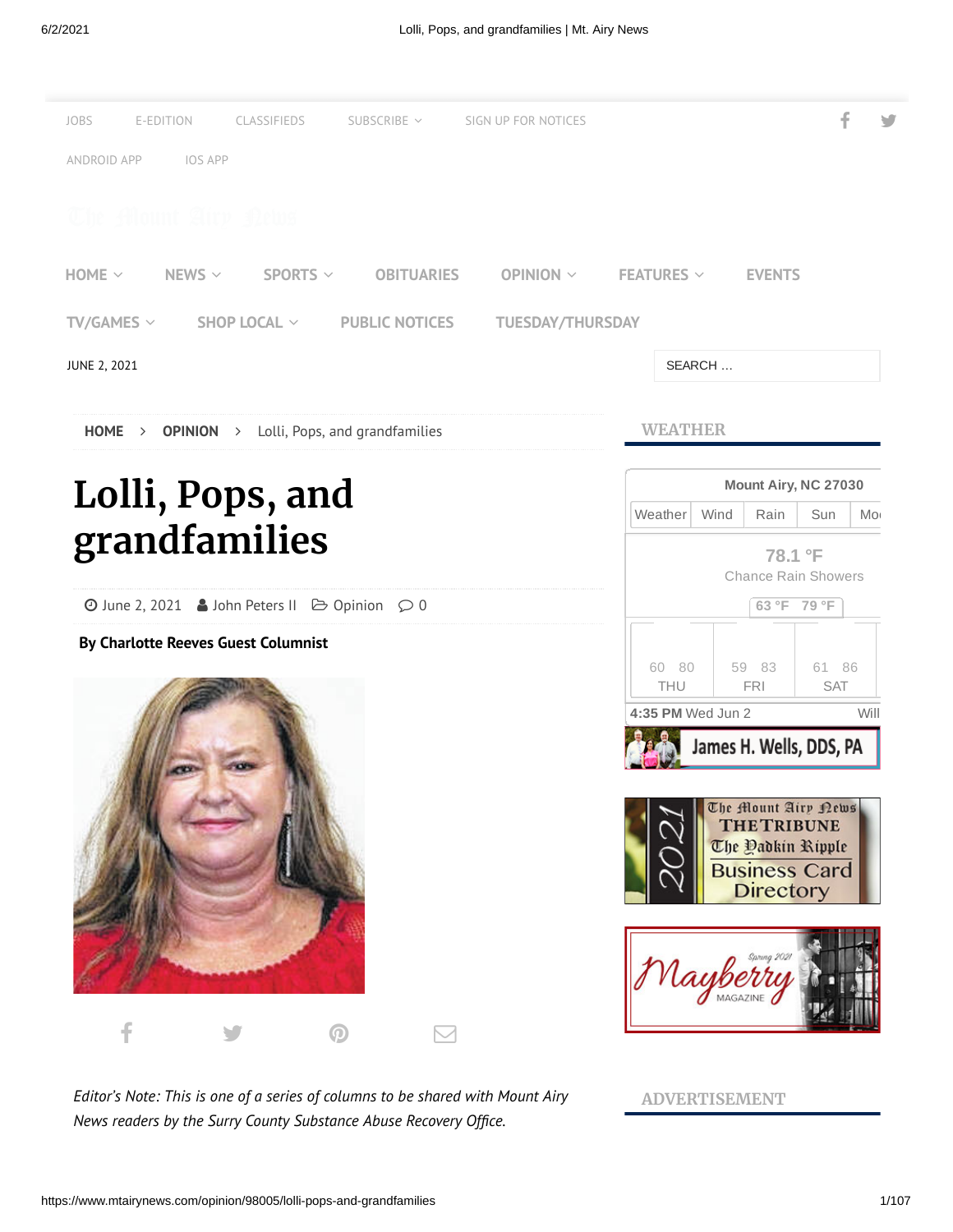6/2/2021 Lolli, Pops, and grandfamilies | Mt. Airy News

Households in which grandparents are raising grandchildren, known as grandfamilies, represent a growing and underserved population in Surry County. The dramatic increase in grandfamilies over the past two decades is simply alarming.

One of the major consequences of substance abuse disorder is the effect on the family. Adults that have substance use disorder often lose the ability to take care of their own children, which results in the children being removed from the home. As a result, many children are placed in "kinship" care, which means they receive care from within the family or friendship network of the child. According to the Kids Count Data Center, in 2017 approximately 2.9 million children throughout the U.S. receive kinship care. More than 100 foster families are providing homes for children in Surry County and there could be an equal number of grandfamilies in our county.

This week, I interviewed two amazing grandparents named Allene and Rich Young – Lolli and Pops – who are raising their six-year-old grandchild, Sebellah. Rich and Allene recently moved to Surry County from Arizona to put themselves in a better place to raise little Sebellah. They have suffered the hardships, as well as reaped the rewards, that raising a grandchild will provide. They understand this so well that they decided to create their own support group known as the "Mount Airy Grands." Mount Airy Grands provides a safe space for grandparents to share stories, connect with other grandparents, and find helpful resources for the life-changing experience of raising one's grandchildren.

Grandfamilies represent a population with family social interactions and responsibilities that are more complex than usual. I sat down with Allene and Rich and asked them about the challenges faced by grandfamilies. They recommend seeking legal assistance to accomplish some form of guardianship and to clarify your legal rights. Grandparents face numerous challenges related to legal, financial, medical, educational, parental, social, and familial issues. Grandparents, acting as parents, find their physical, psychological, and nancial health can be adversely impacted.

Most grandparents who are raising their grandchildren certainly did not expect to do so. They may have to forego the retirement of their dreams. Most must relearn parenting, learn about new technologies, such as Facebook, Twitter, and Snapchat. Most agree though, that there are many benefits to raising grandchildren.

Shante Anderson, a resident of Surry County, is raising her grandson, Tavian, and is also a member of the Mount Airy Grands. Raising her grandson, Shante remarked, has given her a second chance at being a better parent and helps to keep her young and vital. Most importantly, Tavian has taught her the importance of tolerance and patience. There are blessings that are present

## **VIDEO**

## **ADVERTISEMENT**

## **Pro [Football](https://pro32.ap.org/themountairynews/articles) News**

Downing trying to tune up Titans' [offense, not replace](https://pro32.ap.org/themountairynews/article/downing-trying-tune-titans-offense-not-replace-smith) Smith 8 minutes ago



[49ers center Weston Richburg](https://pro32.ap.org/themountairynews/article/49ers-center-weston-richburg-retires) retires

an hour ago

[Jerry Jeudy a big fan](https://pro32.ap.org/themountairynews/article/jerry-jeudy-big-fan-denver-broncos-qb-competition) of Denver Broncos' QB competition

an hour ago



NFL pledges to halt ['race-norming,' review](https://pro32.ap.org/themountairynews/article/nfl-pledges-halt-race-norming-review-black-claims) Black claims

an hour ago



**NATIONAL VIDEO**